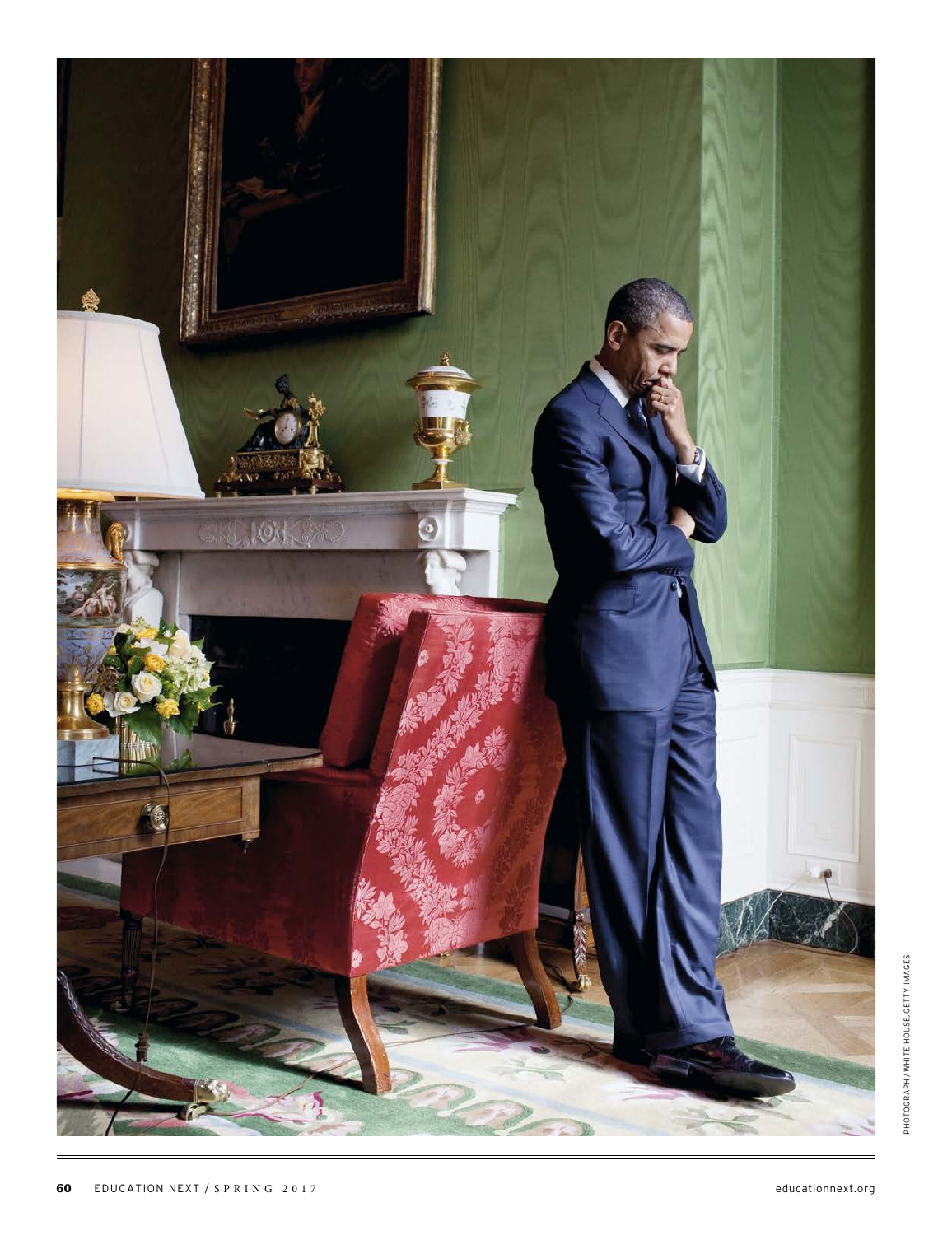# THE TEACHER **EVALUATION** REVAMP,

# IN HINDSIGHT

# WHAT THE OBAMA ADMINISTRATION'S SIGNATURE REFORM GOT WRONG

**WHEN PRESIDENT OBAMA TOOK OFFICE IN 2009,** his administration quickly seized on teacher evaluations as an important public-policy problem. Today, much of his legacy on K–12 education rests on efforts to revamp evaluations in the hopes of improving teaching across the country, which his administration pursued via a series of incentives for states. In response, many states adopted new systems in which teachers' performance would be judged, in significant part, on their contributions to growth in student achievement.

Those moves have paid off in some ways, but in others, they backfired. Teacher evaluations today are more nuanced than they were eight years ago, and have contributed to better decisionmaking and enhanced student achievement in some districts. But progress was uneven, hampered by both design flaws and capacity challenges. And the changes were unpopular, helping generate a backlash against much of the reform playbook for the last few decades—as well as a strong federal role in education policy writ large. As we look ahead into the next four or eight years, an honest reflection can yield useful lessons about the potential, and limits, of federally led reform.

In this piece, I attempt to assess what went right, what went wrong, and what we can learn from the Obama administration's efforts to improve teacher evaluation systems. I do this as someone who played a role in the events that I describe: in 2011 and 2012, I was part of the policy team working on the No Child Left Behind (NCLB) waiver initiative and grant

by CHAD ALDEMAN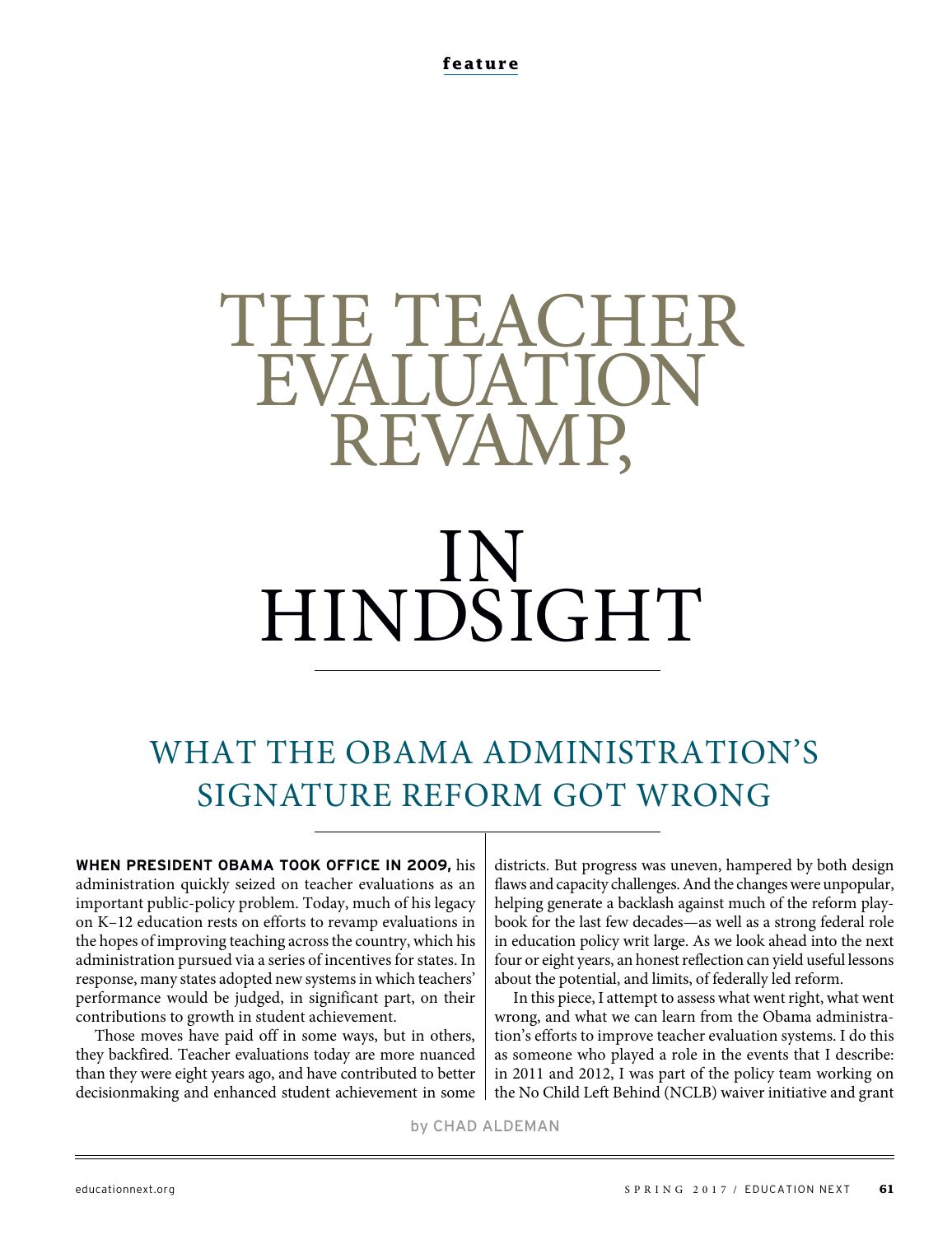programs like the Teacher Incentive Fund (TIF), and played a role in spreading the Obama administration's teacher evaluation policies across the country.

That work rested on a particular theory of action—that more rigorous evaluation systems would empower districts to make better decisions about which teachers to put at the front

Second, most school districts ignored these important differences in performance by treating all teachers as interchangeable parts, a phenomenon dubbed the "widget effect" in a timely 2009 report by TNTP (formerly The New Teacher Project). Districts rated 99 percent of teachers as "satisfactory" and ignored performance altogether when making decisions

RATHER THAN KEEPING ITS FOCUS ON COMPETITIVE GRANT PROGRAMS LIKE RACE TO THE TOP, under the NCLB waiver program, the administration asked all states, regardless of interest or capacity, to tackle teacher evaluation systems—whether they wanted to or not.

of the room and thereby improve student outcomes. How well considered was that theory? How effective were the administration's efforts? These are my opinions, and mine alone.

#### **A Focus on "Widgets"**

The Obama administration's interest in teacher evaluations was spurred by two uncontroversial facts that, together, seemed to demand policymakers' attention. First, compelling new data confirmed that teacher quality was the most important in-school factor affecting growth in student achievement.

about recruitment, professional development, promotion, pay, or dismissal.

The administration's ability to act quickly was spurred by a third factor: the massive, \$787 billion economic stimulus bill passed by Congress in response to the 2008 financial crisis. The American Recovery and Reinvestment Act (ARRA) included roughly \$115 billion in education spending, of which \$4.35 billion was allotted for competitive state grants through a new program, Race to the Top (RTT). While the bulk of the stimulus funding went out with few strings attached to help cash-strapped states avoid layoffs, the grant program provided a unique opportunity



**The Race to the Top program, announced in 2009, allotted \$4.35 billion for competitive state grants and encouraged states and districts to revamp their teacher evaluations.** 

to encourage innovation.

RTT encouraged states and districts not only to revamp their teacher and principal evaluation policies but also to use evaluation results to make personnel decisions. It embedded "improving teacher and principal effectiveness based on performance" into its rubric for scoring applications and awarded the category more than 10 percent of the total available points. States and participating districts were to evaluate teachers and principals using multiple measures, including, "in significant part," student growth. The term "student growth" was further defined to mean the change in student achievement as measured on statewide assessments and other measures that were "rigorous and comparable across classrooms." The administration also embedded these requirements and definitions in subsequent grant competitions, its proposal to reauthorize NCLB, and,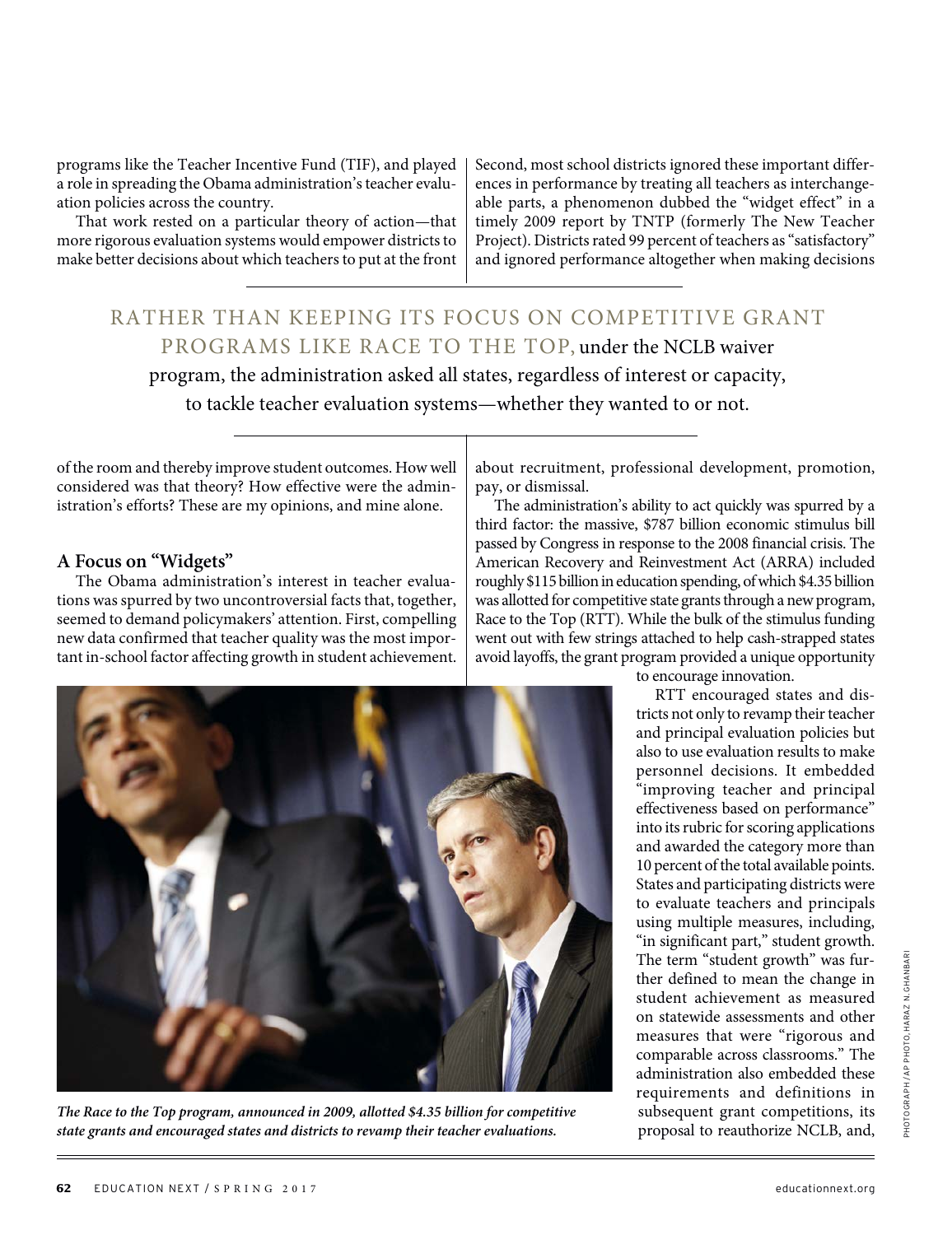Number of states

Number of states

starting in 2011, conditions for states seeking NCLB waivers.

In addition, the administration greatly expanded the TIF program, which awards grants to high-need districts to fund performancebased compensation systems, and established a new rule for winning applications: proposals would need to differentiate teacher and principal effectiveness, based in significant part on student growth, and create compensation systems that reflected those results. In the administration's first year, some 62 districts and schools across the country shared \$437 million in TIF grants.

The reaction was swift, as state legislators and policymakers across the country made sweeping changes in areas that had long been dormant. According to the National Council on Teacher Quality (NCTQ), the number of states requiring objective measures of student achievement to be included in teacher evaluations nearly tripled from 2009 to 2015, from 15 to 43 states nationwide (See Figure 1). Even more striking, the number of states requiring districts to consider teacher evaluations in tenure decisions grew from 0 to 23 over that same period.

#### **What Went Right**

As a result of these initiatives and investments, teacher evaluation systems today are much stronger than they were before Obama took office. Teachers are evaluated more frequently, evaluators use higher-quality observation rubrics to assess their performance, and teachers receive more detailed feedback on their performance. More states and districts now factor teacher effectiveness into decisions regarding promotion and compensation.

There is evidence that these changes have had a positive effect on student learning—even if, in some cases, the changes were not implemented well. That was the finding of an independent evaluation by the Institute of Education Sciences (IES) of the administration's investments in educator evaluation and compensation through the TIF program. The review unearthed numerous problems: Districts chose to base teacher performance awards on measures that don't reflect individual performance, such as raw, unadjusted student achievement scores or school-wide average growth rates. They shared smaller incentives among large numbers of teachers and principals

#### **Sweeping Changes to Teacher Evaluation (Figure 1)**

(1a) By 2015, 43 states required that objective measures of student achievement be included in teacher evaluations—up from 15 states in 2009. The number of states making student growth the preponderant criterion in teacher evaluations jumped from four to 16 over this time period.



**THE Objective measures of student achievement are required in** teacher evaluations

2009 2010 2011 2012 2013 2014 2015

Student growth is the preponderant criterion in teacher evaluations

(1b) Although no state required districts to consider student learning when making decisions on teacher tenure in 2009, 23 states did by 2015.

**Teacher tenure tied to teacher performance** 25 2320 Number of states Number of states 20  $\frac{1}{19}$ 15 10 <sup>8</sup> <sup>9</sup> 5  $0 \angle 4$  $\overline{O}$ 2009 2010 2011 2012 2013 2014 2015 **SOURCE:** National Council on Teacher Quality State Teacher Policy Yearbook 2015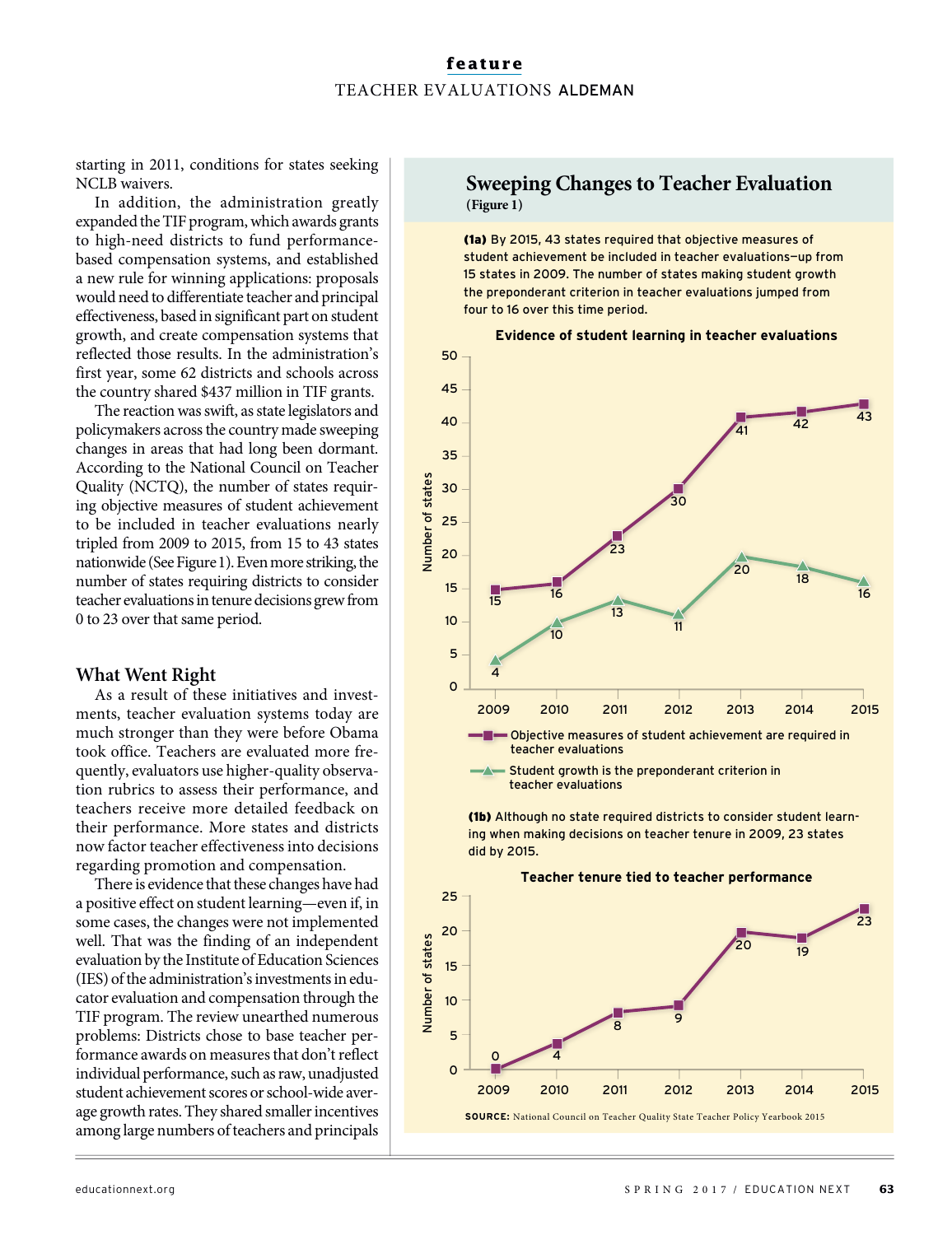rather than giving larger awards to the highest-achieving staff. And they failed to communicate the program well to teachers and principals, leading to mass confusion about who was eligible for awards and how large the awards would be. Yet, despite those flaws, a randomized controlled trial found that the program led to gains equivalent to 10 percent of a year's worth of learning in math and 11 percent in reading.

We don't know why the TIF program succeeded, but it does provide one piece of evidence in support of the Obama administration's underlying theory of action. It suggests that performance-based evaluation and compensation systems can drive improvements in student outcomes. Yet, we shouldn't apply that lesson universally, as evidenced by similar efforts spurred by RTT and the NCLB waiver initiative.

#### **What Went Wrong**

There were successes, but we can also learn from the weak spots. In my view, the Obama administration's efforts to revamp teacher and principal evaluation systems got at least four major things wrong.

A Universal Approach. Let's look again at the TIF districts, compared to districts compelled to undertake reforms under RTT or NCLB waivers. Here we find Lesson No. 1: the dangers of a universal approach.

TIF districts voluntarily applied for additional support to pursue reform. They chose to participate, put together winning plans, and won five-year grants worth millions of dollars to implement them. And while the TIF competition had multiple components, it was entirely focused on evaluation and compensation systems.

reforms across a number of areas, with evaluation systems being only one component. But it offered no new money to implement the changes. Perhaps most importantly, the waiver initiative put sometimes-reluctant state departments of education in the role of enforcing evaluation systems in local school districts that never agreed to them. The prospect of flexibility from NCLB requirements may have succeeded in making states adopt evaluation reforms, but this approach left the federal government with few levers to make states implement them well.

This reveals the central design flaw in the administration's universal strategy. Rather than keeping its focus on competitive grant programs like RTT or TIF, the Obama administration sought to apply its ideas everywhere. In the NCLB waiver program, all states, regardless of interest or capacity, were asked to tackle teacher evaluation systems—and to do so in all of their districts. Places that didn't really want to tackle this particular challenge were forced to anyway. While bold initiatives can be admirable, it's important to get the scope right.

A Narrow Definition of Reform. In all its grant competitions and funding programs, the administration included language that pushed states and districts to create multi-tiered evaluation systems to "differentiate" among educators based "in significant part" on their contributions to "student growth." Lesson No. 2: this definition of reform was too rigid.

It was an understandable response after decades of evaluations divorced from student outcomes in which virtually all teachers and principals received cursory "satisfactory" ratings. But by requiring that all teachers be evaluated in this way, we forced states and districts to come up with a suite of

WHEN THE ADMINISTRATION MATCHED THE TIMELINE FOR IMPLEMENTING EVALUATION SYSTEMS TO THAT FOR COMMON CORE, it quickly became a liability to hold teachers accountable for results on tests they had never seen before.

By contrast, under RTT, states were competing for a share of billions of dollars, and districts could opt to sign on, or not, to plans they did not themselves create. Teacher and principal evaluation systems were just one component of those plans, and nearly 90 percent of a plan's score in the grant competition was awarded for elements other than evaluation and compensation systems. In fact, a 2016 study commissioned by IES concluded that "across all states, use of policies and practices promoted by RTT was…lowest for teacher and principal certification and evaluation."

The NCLB waiver initiative was even less targeted. That effort was similar to RTT in that it involved states making new pre- and post-test measures to track changes in student achievement over time. We also left ourselves open to grossly misleading claims about our policies, such as the myth that we advocated evaluating teacher performance based on test scores alone.

States and districts should have been focusing on the real end goal—differentiating the best teachers from those who are merely satisfactory and those who continue to struggle—a task that would not have required complicated mathematical formulas designed to measure each teacher's "value-added" to student achievement. It would have been better to allow or even encourage states and districts to use any set of measures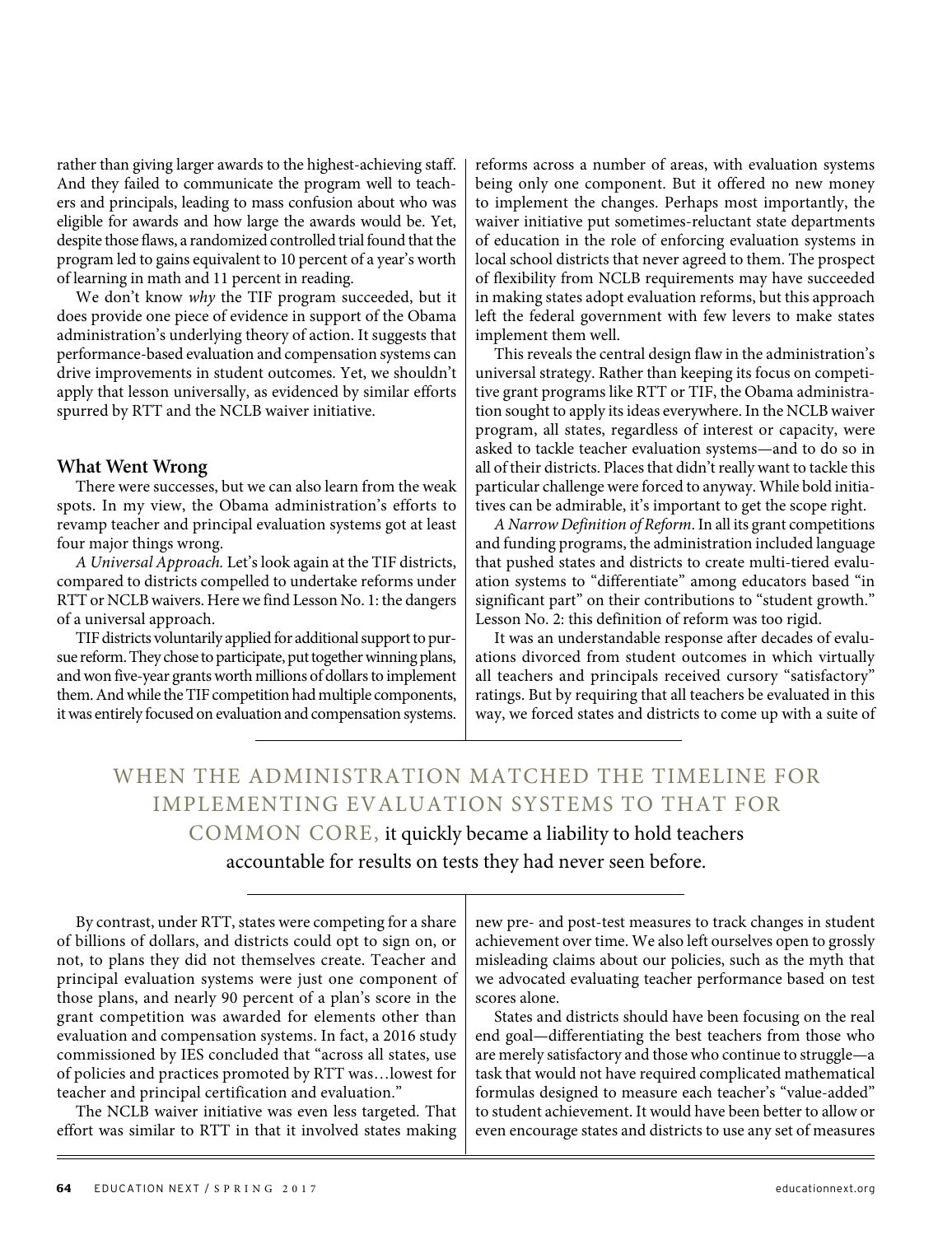that came to broadly similar results. This approach also would have addressed concerns that the state-created teacher evaluation systems locked in existing one-teacher-one-classroom staffing arrangements rather than allowing more flexible staffing models. While I don't believe that the new systems truly stifled innovation in the field—schools and districts operating under one set of state rules still report widely varying results—it did present a potential obstacle, and once again left us open to easy criticism.

Focusing on end results would also have allowed districts to spend their time developing and implementing high-quality observation and rating tools instead of developing new assessments to measure student growth. Principals can be effective at identifying high- and low-performing teachers (see "When Principals Rate Teachers," research, Spring 2006), and while all observation rubrics may not be perfectly aligned with student growth, they can be applied to all teachers—not just those in tested grades and subjects. A back-end check that the evaluation results corresponded with evidence of impact on student achievement, where available, could have accomplished our purposes more effectively. And it could have helped avoid widespread conflict about the precise weighting of stuoutcomes like teen pregnancy, college going, and adult earnings—served as an important justification for differentiating teacher effectiveness. But value-added scores can be complicated to interpret and, on their own, do not provide teachers with guidance on how to improve. Moreover, some teachers may fundamentally disagree with the notion that their skill can be fairly evaluated based on their students' outcomes, and no empirical evidence can persuade them otherwise.



**An elementary school teacher burns his evaluation during a protest in front of the Albuquerque Public Schools headquarters in October 2016.**

dent growth in teacher evaluation systems and the adoption of additional tests to measure student performance. Focusing on the systems as a whole also would have encouraged districts to be more honest in their observation ratings rather than creating the incentive for subjective observation ratings to compensate for value-added results that, by definition, grade teachers on a curve. Thanks in part to those incentives, Brown University researcher Matthew Kraft found that the share of teachers receiving a less-than-satisfactory rating hardly budged in most states as the new systems were implemented (See Figure 2).

The notion of value added was itself both a strength and a liability. The models themselves are what allowed policymakers, and district officials, to operationalize and put to use the concept of a teacher's contribution to student learning. In addition, research showing that value-added measures outperform other teacher characteristics at predicting a teacher's impact on student growth in future years—and that they also capture information on teachers' impacts on longer-term life

Process over Purpose. This relates to Lesson No. 3: the perils of prioritizing a process over its end result. The perceived complexities of evaluating teaching and, in particular, the mysterious-sounding nature of value-added models, captured much of the public conversation—and the time and efforts of state and district officials. The push to revamp evaluation systems ended up focusing too much on the evaluation systems themselves, and never actually got around to using those systems to make decisions.

When Obama took office, unhelpful evaluation systems were just one of several barriers preventing districts from effectively managing their teaching staffs, such as tenure rules and lockstep compensation systems based solely on seniority and graduate degrees. The administration made a conscious choice to focus on evaluations first, believing that employees need to be evaluated honestly before their performance can be used for consequential decisions. That premise may have been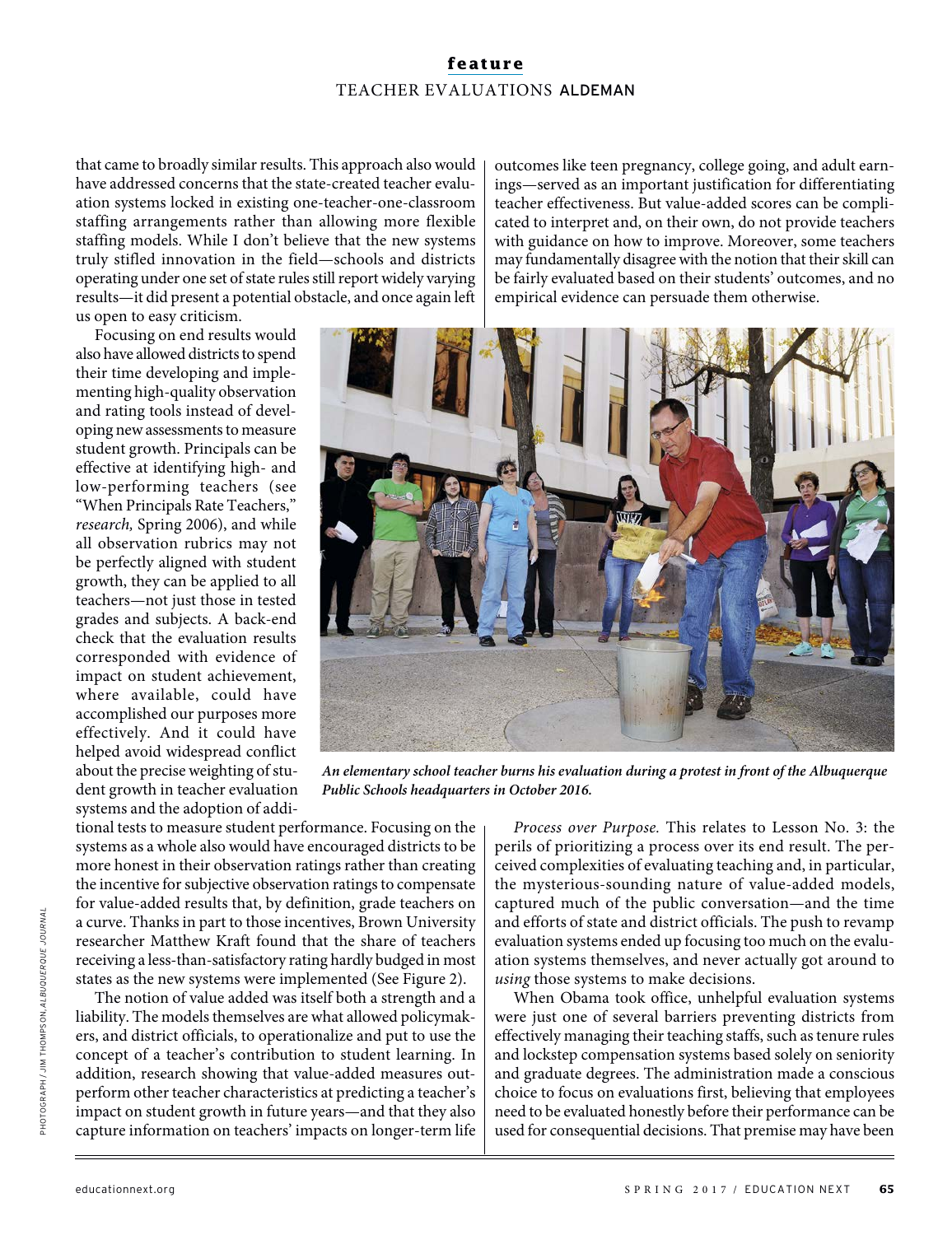## **New Evaluations Identify Few Teachers as Ineffective (Figure 2)**

(2a) In 22 of the 24 states that had implemented a new teacher evaluation system by the 2014-15 school year, one percent or less of teachers received an unsatisfactory rating. The total share of teachers rated below proficient exceeded five percent in only seven states.



(2b) The same evaluation systems have led to more teachers being recognized for their effectiveness, with substantial shares being rated above proficient in most states.



#### **Teachers rated above proficient**

NOTE: Figure 2b combines the shares of teachers receiving one of the top two ratings in states with five categories.

**SOURCE:** Kraft, M.A. and Gilmour A. (2016). "Revisiting the Widget Effect: Teacher evaluation reforms and distribution of teacher effectiveness ratings." Brown University Working Paper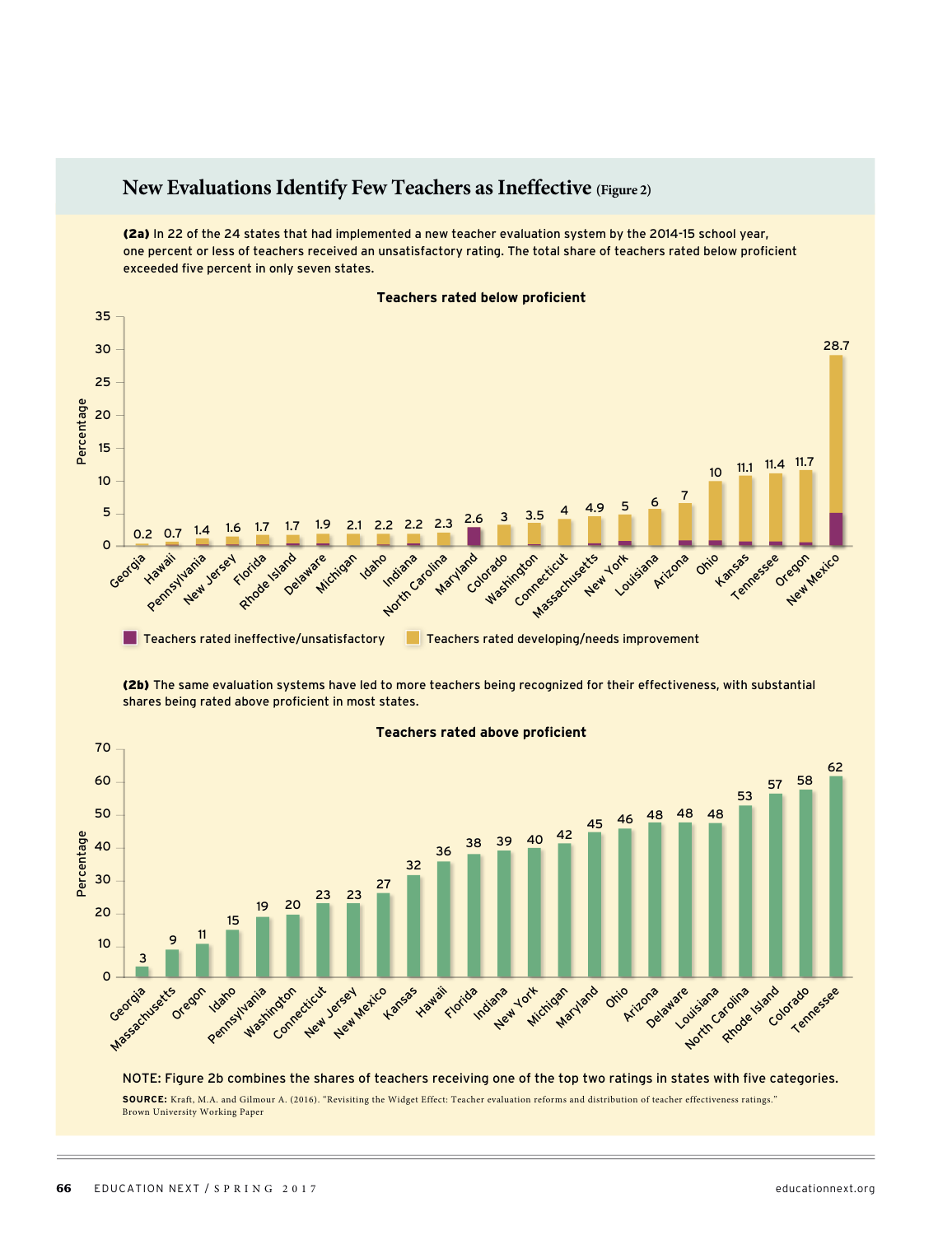flawed from the outset. It is possible, for example, that creating incentives to expand principals' decisionmaking authority within district rules and collective-bargaining agreements could also have been a feasible approach. It is also possible that no amount of investment in new evaluation systems would ever make teachers comfortable with consequential decisions flowing from those systems.

In addition, the administration wildly overestimated the field's capacity to improve teacher evaluation systems. In 2009, most states lacked basic data systems linking teachers to their students over time, and few had growth models in place that could be used to measure teacher performance. Most districts were using simple checklists to assess teacher performance rather than the more sophisticated rubrics that can successfully differentiate instructional skills.

Moreover, these systems had to be implemented by people, and there were very few people who had been trained in evaluating teachers and providing them actionable feedback on how was virtually cut in half, to 31 percent from 55 percent in reading and to 31 percent from 65 percent in math. However, despite lower scores for students, teacher value-added rankings on the official state-provided student growth measure stayed nearly identical. In other words, it was technically feasible to implement multiple reforms at once.

But technical feasibility does not translate perfectly into the political realm. It quickly became a liability to hold teachers accountable for results on tests they had never seen before, and much of the Republican establishment seized on Common Core as the embodiment of federal overreach. The twin controversies threw flames on one another.

Many teachers viewed the new evaluations as a threat which, in retrospect, appears overblown, given how few teachers were dismissed as a result of new systems. Numerous states did change their laws and regulations so that districts had new discretion to dismiss teachers who received poor ratings. But potential dismissals are not the same as actual firings, and few

# THE THREAT OF DISMISSAL CAUSED WIDESPREAD POLITICAL CONFLICT without districts getting much upside in terms of removing low performers.

to improve. As an administration, we asked the country to quickly move from evaluating almost no teachers seriously to suddenly evaluating all teachers in a brand-new, much more comprehensive way. It was a case of too fast, too soon.

Common Core Collision. As these new systems were coming online in 2013 and 2014, many states and districts were also starting to implement the Common Core State Standards and related assessments. Lesson No. 4: proper pacing is critical when pursuing multiple reforms.

In its NCLB waiver initiative, the administration matched the timeline for teacher and principal evaluation systems to that for Common Core: pilot in 2013–14 and implement in 2014–15. This alignment made sense logistically as a way for states to have time to plan implementation efforts and give them a test run. But the two reforms amounted to a one-two punch in the public eye and gave critics an easy-to-understand argument against reform: too many uncertainties, all at once.

Despite critics' claims that simultaneously implementing new standards and new evaluation systems would undermine the latter's validity, subsequent research demonstrated that teacher value-added scores remained generally stable, even as states made changes to their standards and assessments and the percentages of students passing the new tests plunged. For example, when New York administered new, tougher assessments in 2013, the percentage of students deemed "proficient"

teachers were ever removed from the classroom. In New York State, for example, as of late 2015 only one tenured teacher had been fired through its revamped evaluation and dismissal process. Between 2012 and 2014, the entire state of New Jersey dismissed just 23 teachers for poor performance out of more than 100,000 statewide. In these and many places, the threat of dismissal caused widespread political conflict without districts getting much upside in terms of removing low performers.

Despite the minute share of teachers unfairly affected by these policies, they helped fuel a backlash against testing in general. The percentage of parents choosing to "opt out" of statewide testing grew sharply; for example, about 15 percent of high-school juniors in New Jersey and sophomores in Colorado skipped testing in 2015, and 20 percent of all students did so in New York State. Common Core was and remains a political concern, and the number of states planning to use the Common Core–aligned PARCC and Smarter Balanced assessments dropped from 45 in 2011 to just 20 that actually used one of the two tests in 2016 (see "The Politics of the Common Core Assessments," features, Fall 2016). But testing opposition appears to be more closely linked to concerns about teacher evaluation policies: the top two reasons chosen among a national survey of parents who opted out were, "I oppose using students' performance on standardized tests to evaluate teachers" and "standardized tests force teachers to teach to the test."